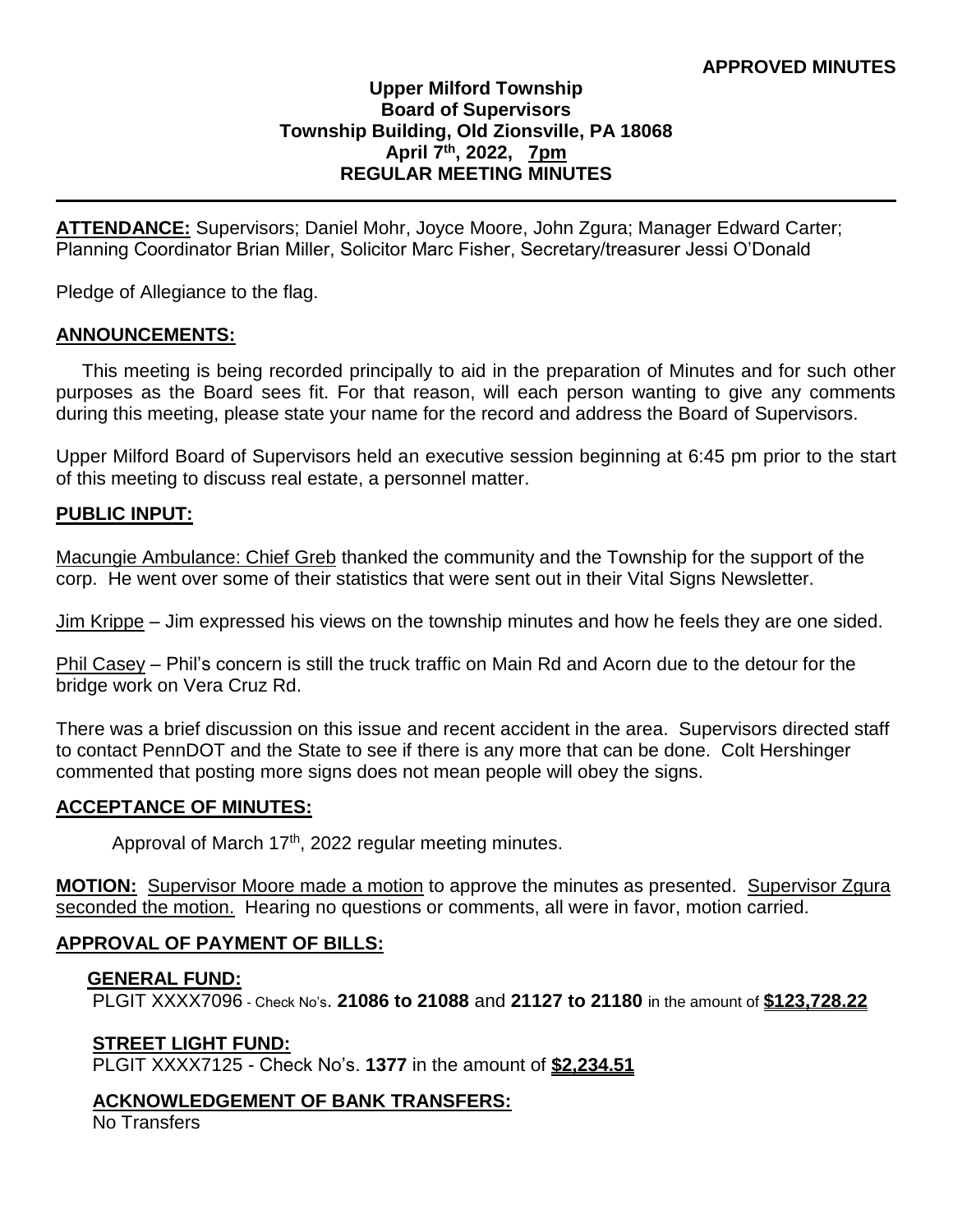**MOTION:** Supervisor Moore made a motion to pay the bills as read. Supervisor Zgura seconded the motion. Hearing no questions or comments, all were in favor, motion carried.

**SOLICITOR'S REPORT:** No Report

## **OLD BUSINESS:** None

## **NEW BUSINESS:**

 1.) Road Bid Awards 2022 a. Memo from Bud Carter

Memo from Bud Carter: Township staff prepared and advertised to receive bids at 1 :00 P.M. on April 5, 2022. Bids were received and opened by Township Manager, Bud Carter and witnessed by Kyle Walbert. Bids were received for Bituminous Seal Coat. Based on staff's review of the bid I recommend that the Board of Supervisors award the bid and enter into contract with; Asphalt Maintenance Solutions, LLC of Center Valley, PA 18034 for Bituminous Seal Coat. In the amount of \$318,113.76

**MOTION:** Supervisor Moore made a motion to award the 2022 Road work bid to Asphalt Maintenance Solutions in the amount of \$318,113.76 per Manager Carter's recommendation in memo dated April 6<sup>th</sup>, 2022. Supervisor Zgura seconded the motion. Hearing no questions or comments, all were in favor, motion carried.

 2.) GLV Chamber of Commerce Agreement for grant work a. Memo from Secretary O'Donald

Memo from Jessi O'Donald: Before you this evening is a letter from the GLVCC outlining their offer for the scope of work to be performed for the Upper Milford Township ARPA Funding Small Business and Non-profit Grant Program. The GLVCC will be hosting the application and form collection on their site and will verify completed applications as well as marketing and outreach through their various platforms and direct contact to Upper Milford Businesses and Non-Profits. The fee for this service will be 5% of the overall grant amount awarded. If you are in agreement we will need a motion approving the GLVCC partnership on this project

**MOTION:** Supervisor Moore made a motion to approve the GLVCC scope of work letter for the ARPA Funding Grant Program as presented. Supervisor Zgura seconded the motion. Hearing no questions or comments, all were in favor motion carried.

 3.) Volunteer Appointment for Grant Committee a. Memo from Secretary O'Donald

Memo from Jessi O'Donald: The Board of Supervisors asked for volunteers for the ARPA Fund Small Business and Non-Profit Grant Committee. It was requested that John Hayes be asked to join the committee and an advertisement to be posted for another volunteer. At this time John Hayes has agreed to be a part of the committee and we have received a volunteer application from Angela Ashbrook. At this time I would like to ask the Board of Supervisors to appointment John Hayes and Angela Ashbrook to the Committee for the Small Business and Non-Profit Grant Program.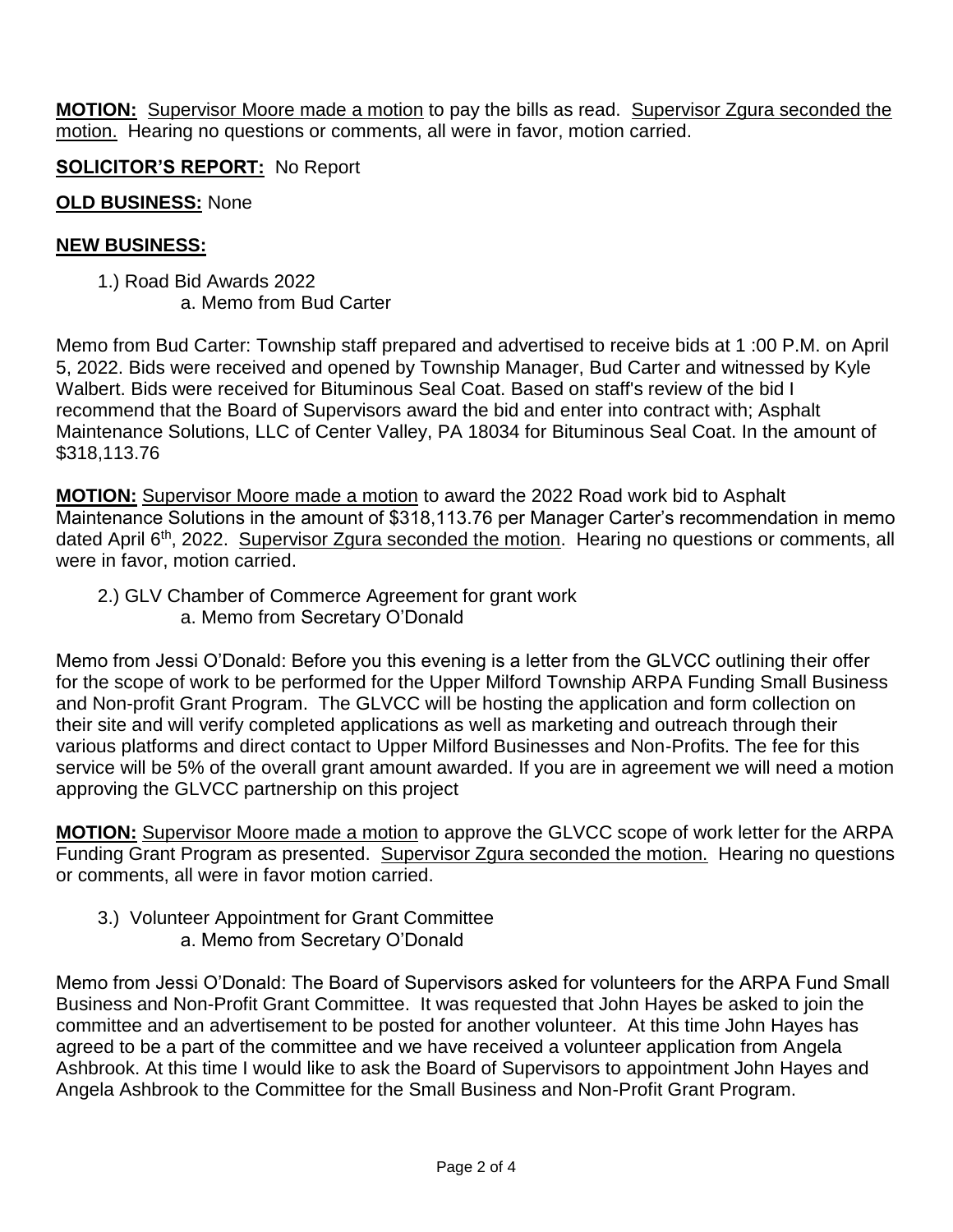**MOTION:** Supervisor Zgura made a motion to appoint J. Hayes and A. Ashbrook to the Grant Committee per Secretary O'Donald's memo dated April 7<sup>th</sup>, 2022. Supervisor Moore seconded the motion. Hearing no questions or comments, all were in favor, motion carried.

- 4.) Zoning Overlay District Engelman Tract
	- a. Letter from Planning Coordinator Brian Miller

Letter from Brain Miller: Attached for the Boards review is a copy of an Overlay District Zoning Amendment for the Industrial zoned property on Indian Creek Road bordering the municipal line with Lower Macungie Township. The Planning Commission has reviewed the amendment at two meetings, the latest being this past Monday evening and is in favor of moving it forward for your review prior to you beginning the adoption process. The Planning Commission had two concerns that I will need to determine the appropriate way to address, one being the prohibition of fences between properties that would prohibit sufficient access to the rear yard and the second concern was for required Stormwater best management practices being installed on private property vs. Home Owners Association owned land. I have started discussing our options on that concern with our Township Engineer and hopefully can address that in the next week. At this time I wanted to share our current draft with you so that we can discuss starting the process of adoption at the next Supervisors meeting on 4/21/22.

Supervisor Moore verified that this was for Board review and no action taken this meeting.

# **DEP MODULES / SEWAGE PLANNING:** - None

## **PLANNING COMMISSION – OLD BUSINESS:** - None

## **PLANNING COMMISSION – NEW BUSINESS:**

1.) Buckeye Partners LP, Buckeye Macungie Solar LLC a. Letter from Planning Coordinator Brian Miller

Letter from Brian Miller: I received the attached letter and supporting documents from Erich J. Schock at Fitzpatrick, Lentz & Bubba Attorneys at Law requesting a waiver of the Upper Milford Subdivision and Land Development Ordinance for the Buckeye Macungie Terminal Solar Project. The Project has been through the Land Development review process in Lower Macungie Township. During that review it was noted that the municipal boundary line was inaccurately plotted on the plan and a few of the solar panels and substation were located partially on the Upper Milford side of the accepted municipal boundary line. Since the property that this project takes place on is taxed in Lower Macungie Township I would recommend that Upper Milford defer the Land Development approval to Lower Macungie Township. If you agree by motion I can work with Attorney Schock and Lower Macungie Township on the details of addressing this request.

**MOTION:** Supervisor Zgura made a motion to table the decision until he could get some more information. Supervisor Moore seconded the motion. There was a brief discussion with the Engineer for the developer. Hearing no further questions, all were in favor, motion carried.

Item will be placed on next agenda.

## **SUBDIVISIONS – IMPROVEMENTS:** None